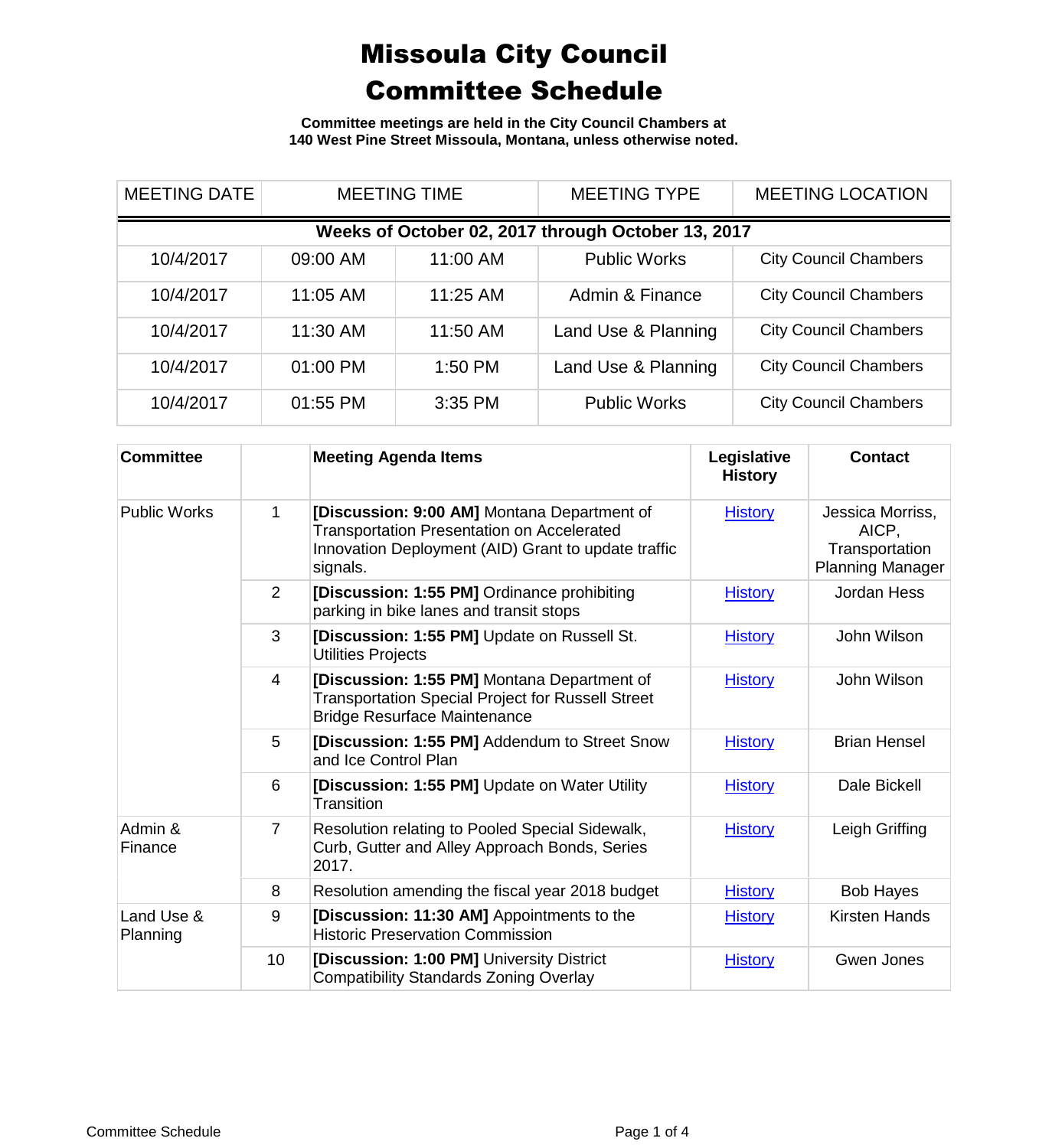**Committee meetings are held in the City Council Chambers at 140 West Pine Street Missoula, Montana, unless otherwise noted.**

*The following items have been referred to City Council committees, but the committees will not discuss them in the coming week:*

| <b>Committee</b>        |                | <b>Held Meeting Agenda Items</b>                                                                                                                                                       | Legislative<br><b>History</b> | <b>Contact</b>                          |
|-------------------------|----------------|----------------------------------------------------------------------------------------------------------------------------------------------------------------------------------------|-------------------------------|-----------------------------------------|
| Admin &<br>Finance      | 1              | Create and Fund a Paid Parental Leave Policy for<br><b>City of Missoula Employees</b>                                                                                                  | <b>History</b>                | Heidi West and<br><b>Emily Bentley</b>  |
|                         | 2              | Apprenticeships in Public Works contracts                                                                                                                                              | <b>History</b>                | Marilyn Marler and<br>Julie Armstrong   |
|                         | 3              | Resolution to reimburse expenditures related to<br>sidewalk, curb, gutter and alley approach<br>improvements from the proceeds of tax-exempt<br>bonds                                  | <b>History</b>                | Leigh Griffing                          |
| Parks &<br>Conservation | 4              | <b>City Cemetery Engraving Services</b>                                                                                                                                                | <b>History</b>                | Marilyn Marler                          |
| Comm. of the<br>Whole   | 5              | Missoula Economic Partnership Update                                                                                                                                                   | <b>History</b>                | <b>Marilyn Marler</b>                   |
|                         | 6              | Joint meeting with the Missoula County Board of<br><b>County Commissioners</b>                                                                                                         | <b>History</b>                | Michelle Cares and<br>Marilyn Marler    |
|                         | $\overline{7}$ | Missoula Downtown Master Plan implementation<br>committee update                                                                                                                       | <b>History</b>                | Bryan von Lossberg                      |
|                         | 8              | Updates from Council representatives on the Health<br>Board, Community Forum, Transportation Policy<br>Coordinating Committee, other boards and<br>commissions as necessary. (Ongoing) | <b>History</b>                | Marilyn Marler                          |
|                         | 9              | <b>Broadband RFP</b>                                                                                                                                                                   | <b>History</b>                | Bryan von Lossberg                      |
|                         | 10             | <b>Hotel Fox Update Presentation</b>                                                                                                                                                   | <b>History</b>                | Chris Behan                             |
|                         | 11             | <b>Mountain Water Acquisition Update</b>                                                                                                                                               | <b>History</b>                | Bryan von Lossberg                      |
| Land Use &              | 12             | <b>MOR Housing Report</b>                                                                                                                                                              | <b>History</b>                | <b>Emily Bentley</b>                    |
| Planning                | 13             | <b>Farmland Mapping Project</b>                                                                                                                                                        | <b>History</b>                | John DiBari                             |
|                         | 14             | MCPB update to the LUP committee                                                                                                                                                       | <b>History</b>                | John DiBari                             |
|                         | 15             | Annexation, (see separate list at City Clerk's Office<br>for pending annexations) (Ongoing in committee)                                                                               | <b>History</b>                | Marty Rehbein                           |
|                         | 16             | Adopt broadband standards for the City of Missoula                                                                                                                                     | <b>History</b>                | Brian von Lossberg                      |
|                         | 17             | Sale of City-Owned Property                                                                                                                                                            | <b>History</b>                | Mike Haynes                             |
|                         | 18             | Fox Triangle - Land Use and Development<br><b>Requirements Agreement</b>                                                                                                               | <b>History</b>                | Mary McCrea,<br>Development<br>Services |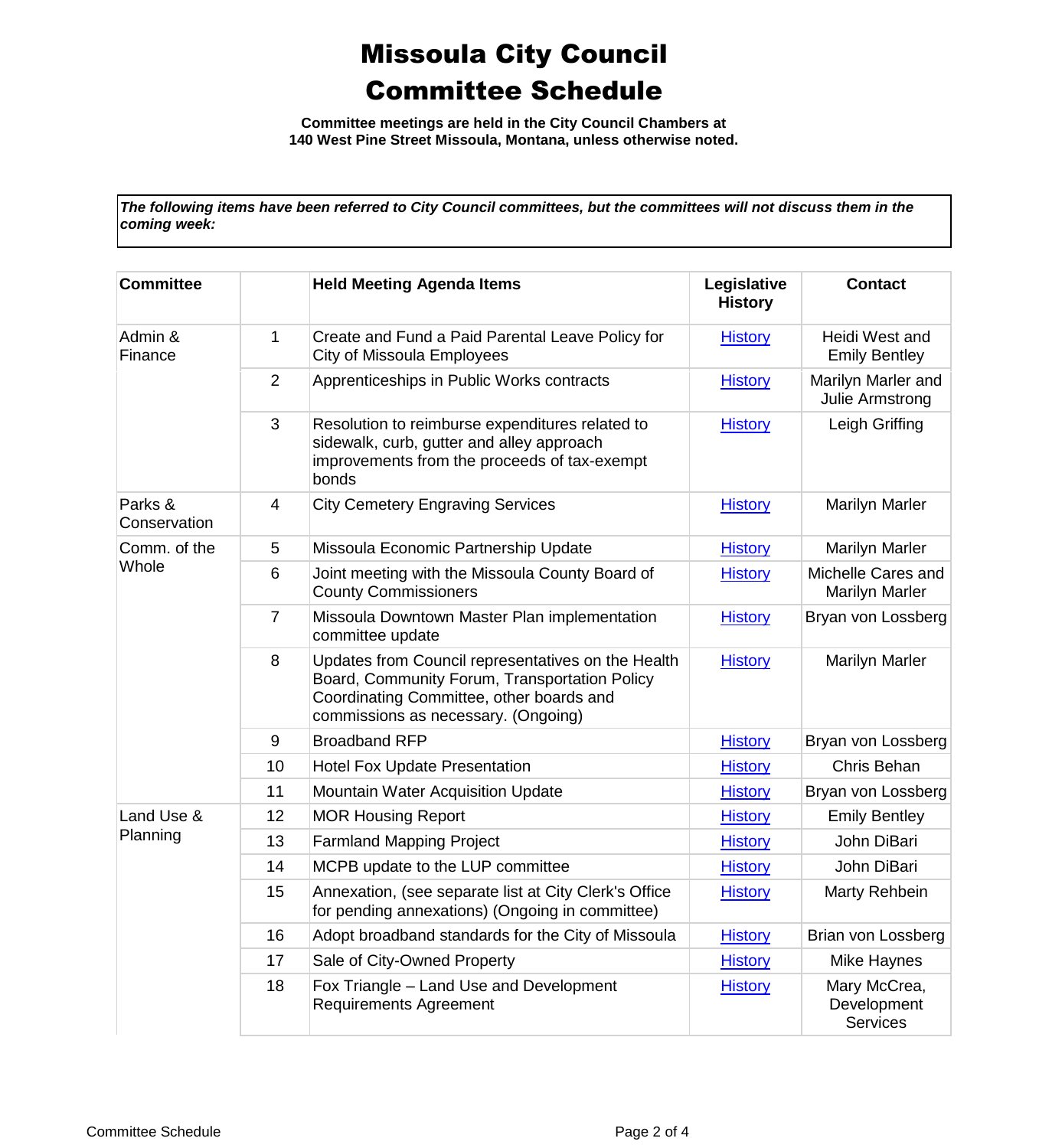**Committee meetings are held in the City Council Chambers at 140 West Pine Street Missoula, Montana, unless otherwise noted.**

|                         | 19 | Architectural Design Standards/Guidelines                                                                          | <b>History</b> | Laval Means,<br>Development<br><b>Services</b>                                                   |
|-------------------------|----|--------------------------------------------------------------------------------------------------------------------|----------------|--------------------------------------------------------------------------------------------------|
|                         | 20 | Planning Division Work Plan                                                                                        | <b>History</b> | Laval Means,<br><b>Planning Division</b><br>Manager,<br>Development<br><b>Services</b>           |
|                         | 21 | Update regarding implementation of the Tourist<br>Home ordinance                                                   | <b>History</b> | John DiBari, Bryan<br>von Lossberg,<br><b>Gwen Jones</b>                                         |
| Pub. Safety &<br>Health | 22 | Missoula Aging Services, Initiatives and Services<br>Update - Susan Kohler                                         | <b>History</b> | Jon Wilkins, Julie<br>Armstrong                                                                  |
|                         | 23 | <b>Amend City Smoking Ordinance</b>                                                                                | <b>History</b> | <b>Health Department</b>                                                                         |
|                         | 24 | Update from Missoula City-County Relationship<br><b>Violence Services</b>                                          | <b>History</b> | Jon Wilkins                                                                                      |
|                         | 25 | Fire Department update.                                                                                            | <b>History</b> | Jason Diehl                                                                                      |
|                         | 26 | Missoula City/County Animal Control Update                                                                         | <b>History</b> | Jeff Darrah                                                                                      |
|                         | 27 | Fire Department update.                                                                                            | <b>History</b> | Jason Diehl                                                                                      |
|                         | 28 | Crime Victim Advocate Office Update                                                                                | <b>History</b> | Jon Wilkins                                                                                      |
|                         | 29 | Police Department update.                                                                                          | <b>History</b> | Mike Brady                                                                                       |
|                         | 30 | <b>Animal Control Survey</b>                                                                                       | <b>History</b> | <b>Michelle Cares</b>                                                                            |
|                         | 31 | Health and Safety Issues at Hollywood Mobile Home<br>Park                                                          | <b>History</b> | Jordan Hess                                                                                      |
|                         | 32 | Management of the urban deer population in the City<br>of Missoula.                                                | <b>History</b> | John DiBari                                                                                      |
|                         | 33 | Health Department update - Food Safety Program                                                                     | <b>History</b> | <b>Michelle Cares</b>                                                                            |
|                         | 34 | Missoula Invest Health Update                                                                                      | <b>History</b> | <b>Laval Means</b>                                                                               |
| <b>Public Works</b>     | 35 | Sidewalk Master Plan Priorities and Adoption                                                                       | <b>History</b> | Bryan von<br>Lossberg, Heidi<br>West, Emily<br>Bentley, Marilyn<br>Marler, Jordan<br><b>Hess</b> |
|                         | 36 | <b>Traffic Control Devices Including Marked Crosswalks</b><br><b>Administrative Rule</b>                           | <b>History</b> | Jordan Hess                                                                                      |
|                         | 37 | Consider an exception for the Complete Streets<br>policy for additional streets in the Linda Vista<br>neighborhood | <b>History</b> | Annelise Hedahl,<br><b>City Council</b>                                                          |